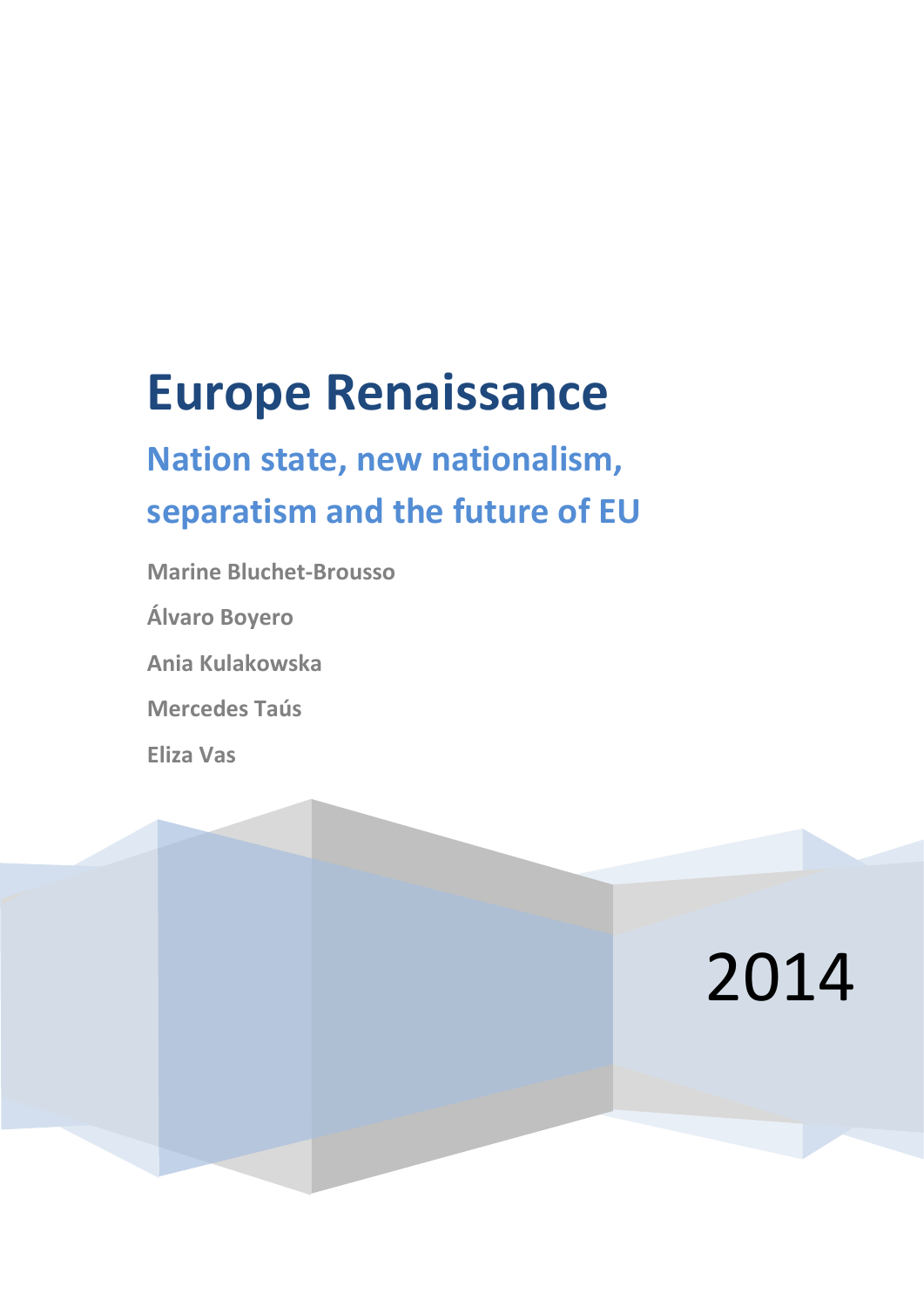## Index

| "Should Scotland be an independent country?" $-$ A short analysis over the referendum 5 |  |
|-----------------------------------------------------------------------------------------|--|
|                                                                                         |  |
|                                                                                         |  |
|                                                                                         |  |
|                                                                                         |  |
|                                                                                         |  |
|                                                                                         |  |
|                                                                                         |  |
|                                                                                         |  |
|                                                                                         |  |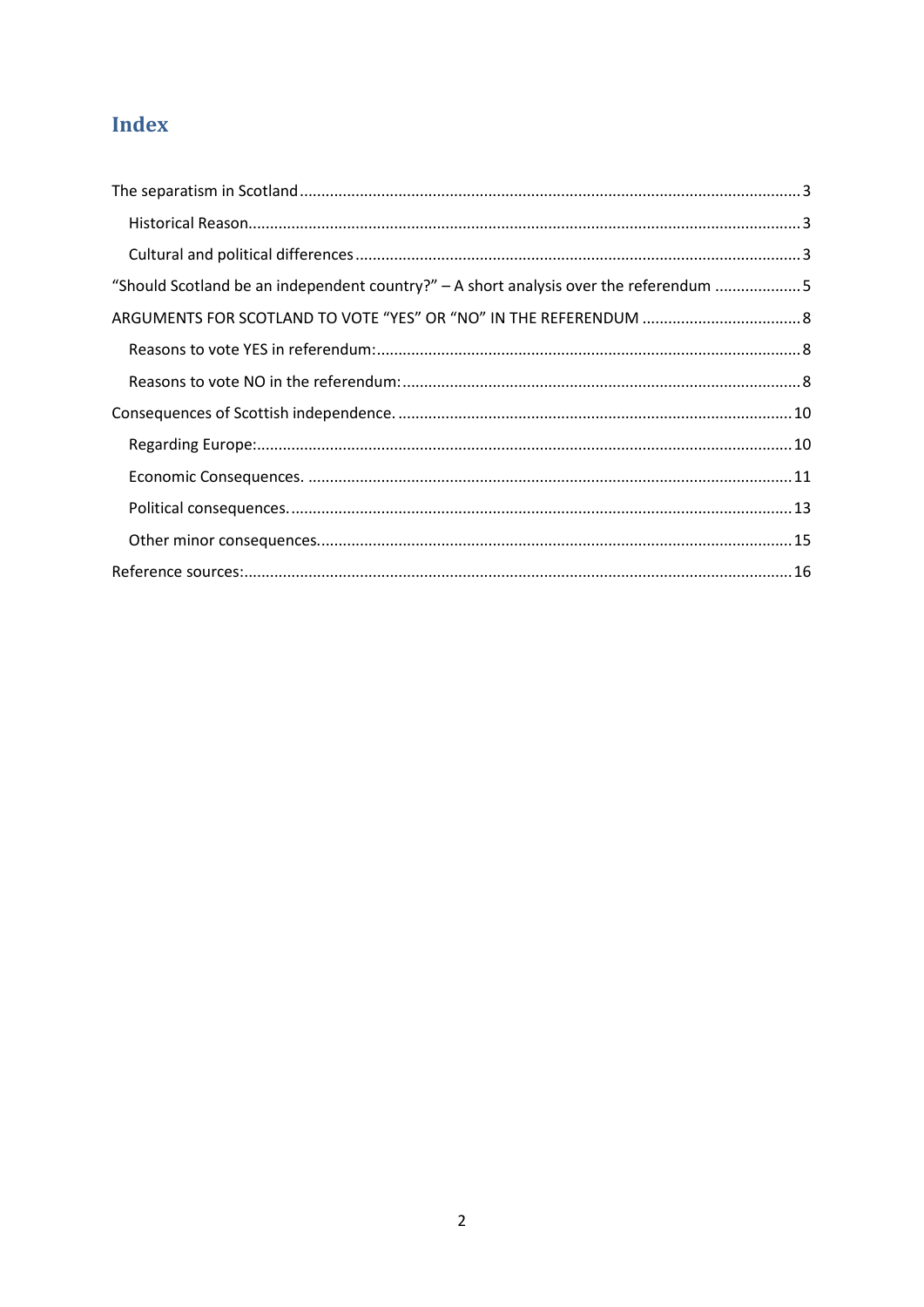Working on a project about the development and the future of Europe we choose to study the case of Scotland a Nation which represent well the Nationalism and separatism in Europe. I will sum up the Historical part of this Country which is an explanation of this independent movement, but not the only reason.

## <span id="page-2-0"></span>**The separatism in Scotland**

## <span id="page-2-1"></span>**Historical Reason**

Since a lot of Centuries Scotland had to face wars and invasion like a lot of country in Europe but especially with England.

#### **I will Start in 1296 when Edward the 1st the king of England at that time start lot of time to conquer Scotland.**

In 1603 after the death of Elisabeth the Queen of England who had no one to replace her, Jack VI, king of Scotland took her place in England.

From 1625 to 1649 William the  $1<sup>st</sup>$  is the king of England and became king of Scotland in 1633.

#### **In 1650 Oliver Cromwell occupied Scotland after a battler in Dunbar.**

For more than 50 years battle and wars continued in Scotland

## **The 1st Mai 1707 is a really important day, the union of the two Parliaments from England and Scotland: The United Kingdom of Great Britain.**

But this didn't avoid the conflicts between the two the **Highlands Clearances** (Farmers has to leave their place and to immigrate to Africa) was horrible for Scottish people.

Fortunately**in 1886 the Crofters Act** is signed and protected the farmers from this movement. **In 1999 Scotland has again his own Parliament and the collaboration with England is better and better.** 

All those Historical fight, Battle and war dug a gap between Scotland and England and created as well cultural differences, which is a part of the explanation of this nationalism movement.

## <span id="page-2-2"></span>**Cultural and political differences**

First of all we can speak about the cultural differences **through the religion, Schottische are Presbyterian and Englishmen are Anglicans.** 

**The language is also a bit different**. The Scottish accent and dialect is different from the English one, and Scottish people do their Best to keep it and differentials themselves.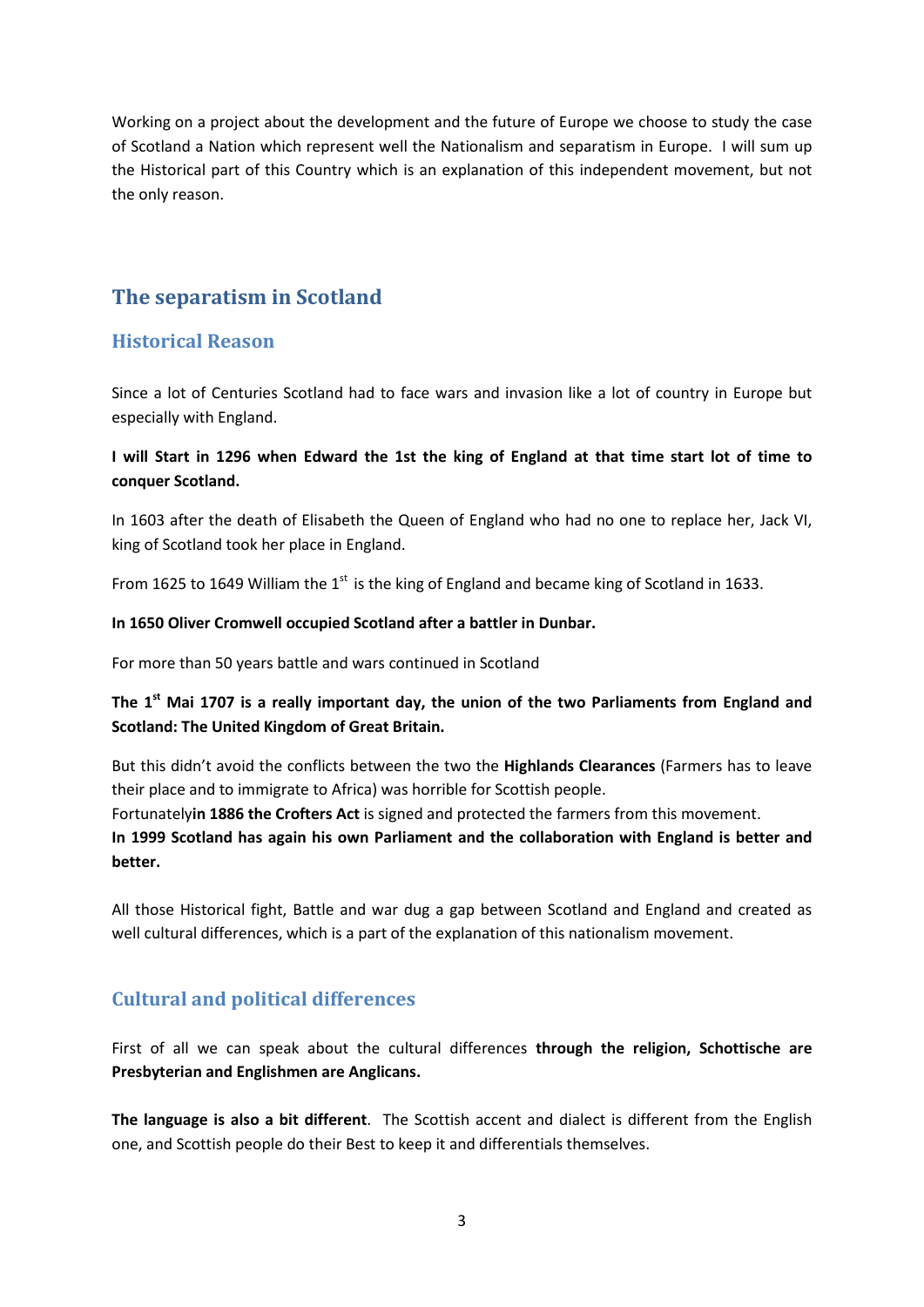Today, the Right Political Part is almost absent in Scotland while it is in England the most popular one. When we observe the results of the European election and how much UKIP (English political parts against really conservative) group won voices, we can say that the contrast is more and more present.

Scotland is a nation really attached to his social right, and this since the end of the war, to his middle class and right, contrairing to England and the rest of the United Kingdom.

As example they want a better social health protection system, and are proud that their University are free while in England Students as to pay more than 11 000 euros per year.

#### Conclusion:

The desire of to be independent in Scotland is not only historical and cultural but more and more political and economic, even if the story play a role, it is a minority.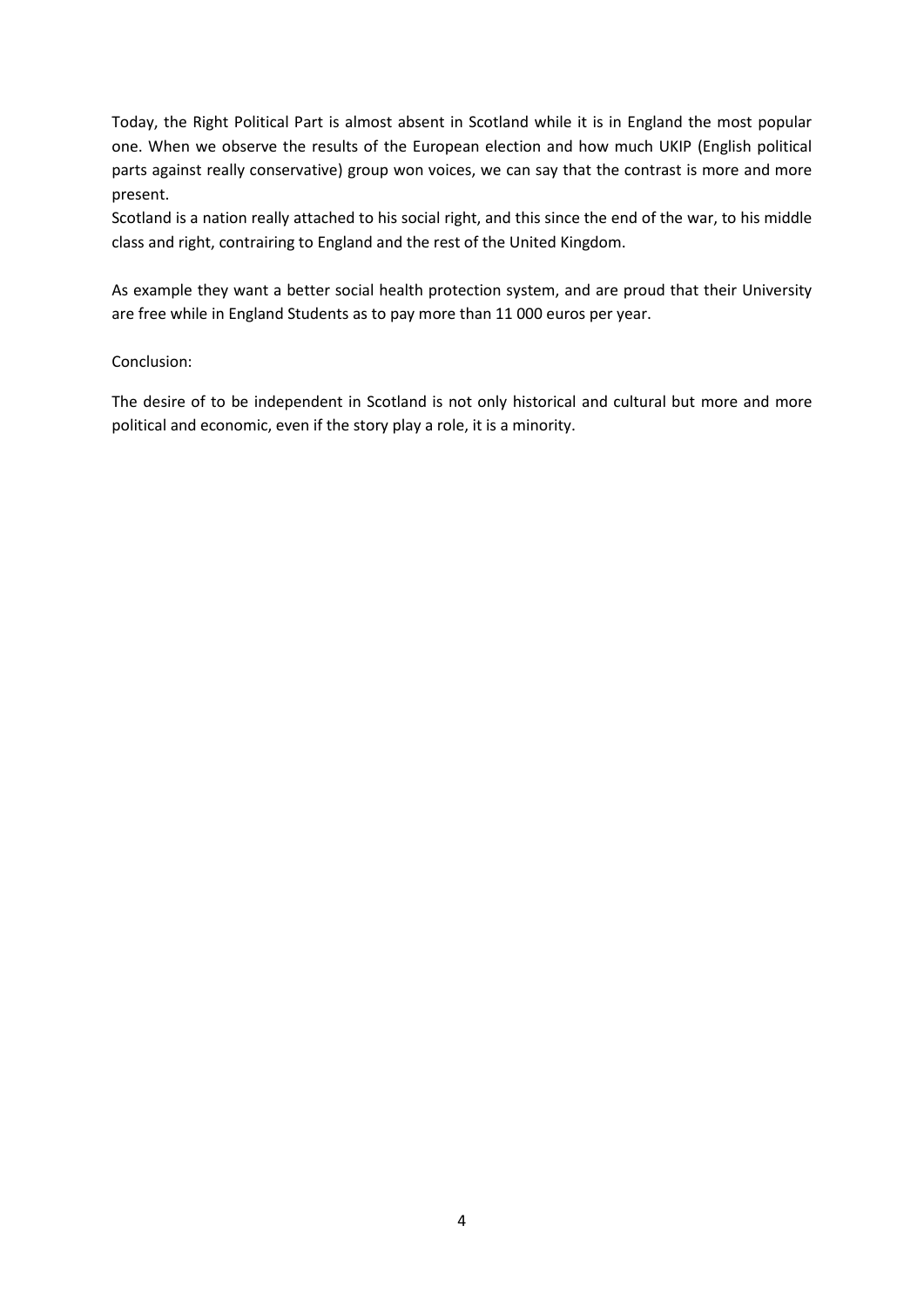## <span id="page-4-0"></span>**"Should Scotland be an independent country?" – A short analysis over the referendum**

The political arena of United Kingdom had to deal in 2014 with the feeling of uncertainty in regards to Scotland, after the entering into force of the *Scottish Independence Referendum Act 2013[1](#page-4-1)* . This paper was meant to establish the legal framework for organising a referendum, where voters could express their opinion on the following question: *Should Scotland be an independent country?*. The Bill that represented the first step of adopting the Referendum Act was introduced in the Government by Nicola Sturgeon MSP (member of Scottish National Party) on 11 March 2013, later on debated by the Parliament and passed on 27 June 2013. On 7 August 2013 the Bill received the Royal Assent and on 7 February 2014, a volume was published with all the information regarding the passage of the Bill.

As for the contents of the Scottish Independence Referendum Act, we can mention here the followings: information regarding those who are entitled to vote, provision about voting, campaign rules, referendum agents, observers, information for voters, advice and encouraging participation, estimates of expenditure, offences and legal proceedings. It is interesting to know, that besides those who are eligible to vote for elections to the Scottish Parliament and local authorities, for this referendum there was an addition of 16 and 17 year olds voters. Given the fact that the voters had to register before participating at the elections, the conditions they had to comply with were: British citizens resident in Scotland; qualifying Commonwealth citizens resident in Scotland; citizens of the Republic of Ireland and other EU countries resident in Scotland; members of the House of Lords resident in Scotland; Service/Crown personnel serving in the UK or overseas in the Armed Forces or with Her Majesty's Government who are registered to vote in Scotland.

The date established for the referendum was  $18<sup>th</sup>$  of September 2014. At that point, 84.6 per cent<sup>[2](#page-4-2)</sup> of the eligible voters participated at the elections, marking in this way one of the highest turnout rate. On this day, 1,617,989 voters chose to be in favour of independence, establishing a percent of 44.5. The opponents won the elections, by establishing a percent of 55.5, gathering in this way 2,001,926 of "No" votes. According to "The Economist" magazine<sup>[3](#page-4-3)</sup>, the cities and regions that had the highest rate for a "Yes" vote were: Dundee City (57.4 per cent), West Dunbartonshire (54 per cent), Glasgow City (53.5 per cent) and North Lanarkshire (51.1 per cent). Even though the turnout rate for Dundee City was only 79% compared to the overall turnout rate, the town of Alex Salmond was considered to be the "Yes City".

The small difference between the votes may be explained by the massive campaigns managed both by the Scottish Government and David Cameron's staff. From one point, we were witnesses of "**Yes Scotland**" and from another point we looked up at the messages sent by "**Better Together**" representatives. The first one explained to the local public and international arena that Scotland would be better off standing outside of United Kingdom and being able to decide for its own future.

<span id="page-4-1"></span> <sup>1</sup> Scottish Independence Referendum Act 2013, 2013 asp 14, online edition, http://www.legislation.gov.uk/asp/2013/13/pdfs/asp\_20130013\_en.pdf, checked on October 18<sup>th</sup> 2014;<br><sup>2</sup> Official result of the Scottish Independence Referendum, online edition,

<span id="page-4-2"></span>https://www.scotreferendum.com/information/, checked on October 22<sup>nd</sup> 2014;<br><sup>3</sup> Britain survives, The Economist, online edition, September 19<sup>th</sup> 2014,

<span id="page-4-3"></span>http://www.economist.com/blogs/blighty/2014/09/scotlands-referendum, checked on October 20<sup>th</sup> 2014;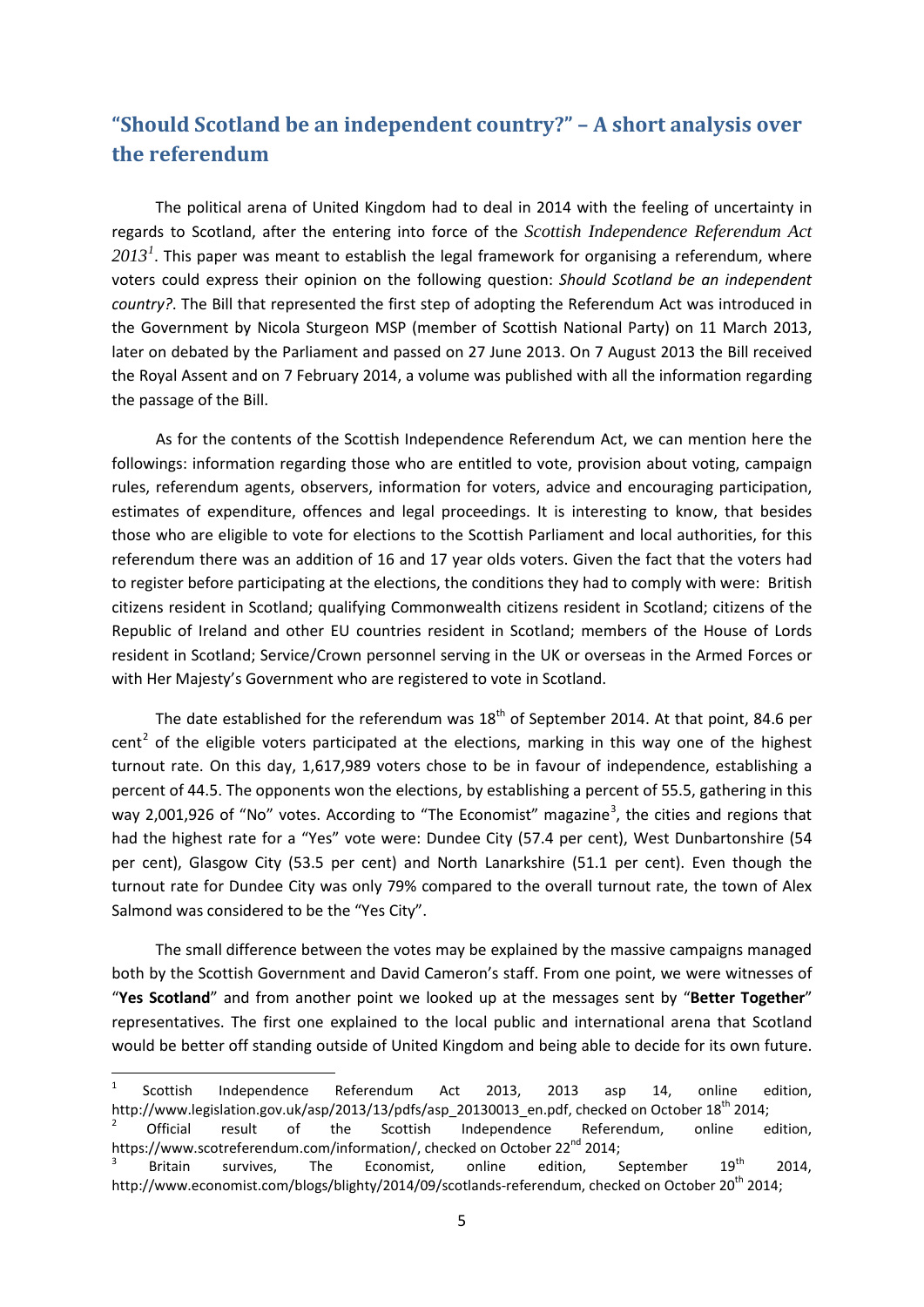On the other side, "Better Together" was the flag-campaign of the unionists who agreed that a country such as Scotland should not leave the United Kingdom. In regards to the channels used by the two major campaigns, both of them had messages for online readers, but also events in the offline area.

The website of "**Yes Scotland**" was continuously updated with information from all areas of the public life and with multimedia content, showing in this way that the materials were meant to cover a wide range of audience. People who accessed the website were invited to take action through the followings: put questions and have them answered by the organisers of the campaign (meaning here the Scottish Government), attend a local event, sign the "Yes Declaration" and donate in the favour of the cause. Viewers could also buy different branded products from the online store available on the website.

The **Better Together** campaign was chaired by MP Alistair Darling and it represented a crossparty group that convinced people that is better for Scotland to be part of UK. The main message sent by the organisers was "We are united" and other slogan used in the campaign was "Love Scotland, Vote No". The "No" message was endorsed by more than 20 newspapers from UK, businesses such as British Petroleum, trade unions, non-governmental organisations, politicians within UK and all over the world such as Tony Abbot (PM of Australia, Carl Bildt (Minister for Foreign Affairs of Sweden), Hillary Clinton (former Secretary of State of the United States), Barack Obama, (President of the United States), Mariano Rajoy (Prime Minister of Spain), actors, musicians, sportspeople, public figures and writers together with academics.

Also, the HM Government<sup>[4](#page-5-0)</sup> opened a website similar to the one used by those in favour of independence, where it explained the benefits of remaining in the Union. It was divided on three parts: home, family and work. For each section, there were presented information in such manner that the readers could get to the point that is better to not choose the independence. Also, for each example explained there were brought arguments of what might happen with the benefits if Scotland would not be part of UK anymore. Called "You Decide"<sup>[5](#page-5-1)</sup>, the website wanted to be promoted as a channel of spreading information for those entitled to vote.

In regards to the declarations that followed the output of the elections, the First Minister of Scotland – Alex Salmond<sup>[6](#page-5-2)</sup> said the followings: "*Today of all days as we bring Scotland together let us not dwell on the distance we have fallen short. Let us dwell on the distance we have travelled and have confidence that the movement is so broad in Scotland that it will take this nation forward and we shall go forward as one nation. Thank you very much.*" His words echoed in the hearts and minds of other endorsers of the independence and the results of these elections prove that there's no way back for giving up at being an independent country.

On the other hand, the Prime Minister of United Kingdom - David Cameron<sup>[7](#page-5-3)</sup> affirmed: It *would have broken my heart to see United Kingdom coming to an end. And I know that sentiment* 

<span id="page-5-0"></span> <sup>4</sup> Her Majesty's Government

<span id="page-5-1"></span><sup>5</sup> https://www.youdecide2014.uk/

<span id="page-5-2"></span><sup>6</sup> First Minister on Referendum Outcome, https://www.scotreferendum.com/2014/09/first-minister-onreferendum-outcome/, checked on October 25<sup>th</sup> 2014;<br><sup>7</sup>Raw Video: David Cameron on Scotlar

<span id="page-5-3"></span>on Scotland independence vote, FOX 10 Phoenix, http://www.youtube.com/watch?v=Kvr\_SbDgpAo, checked on October 24<sup>th</sup> 2014;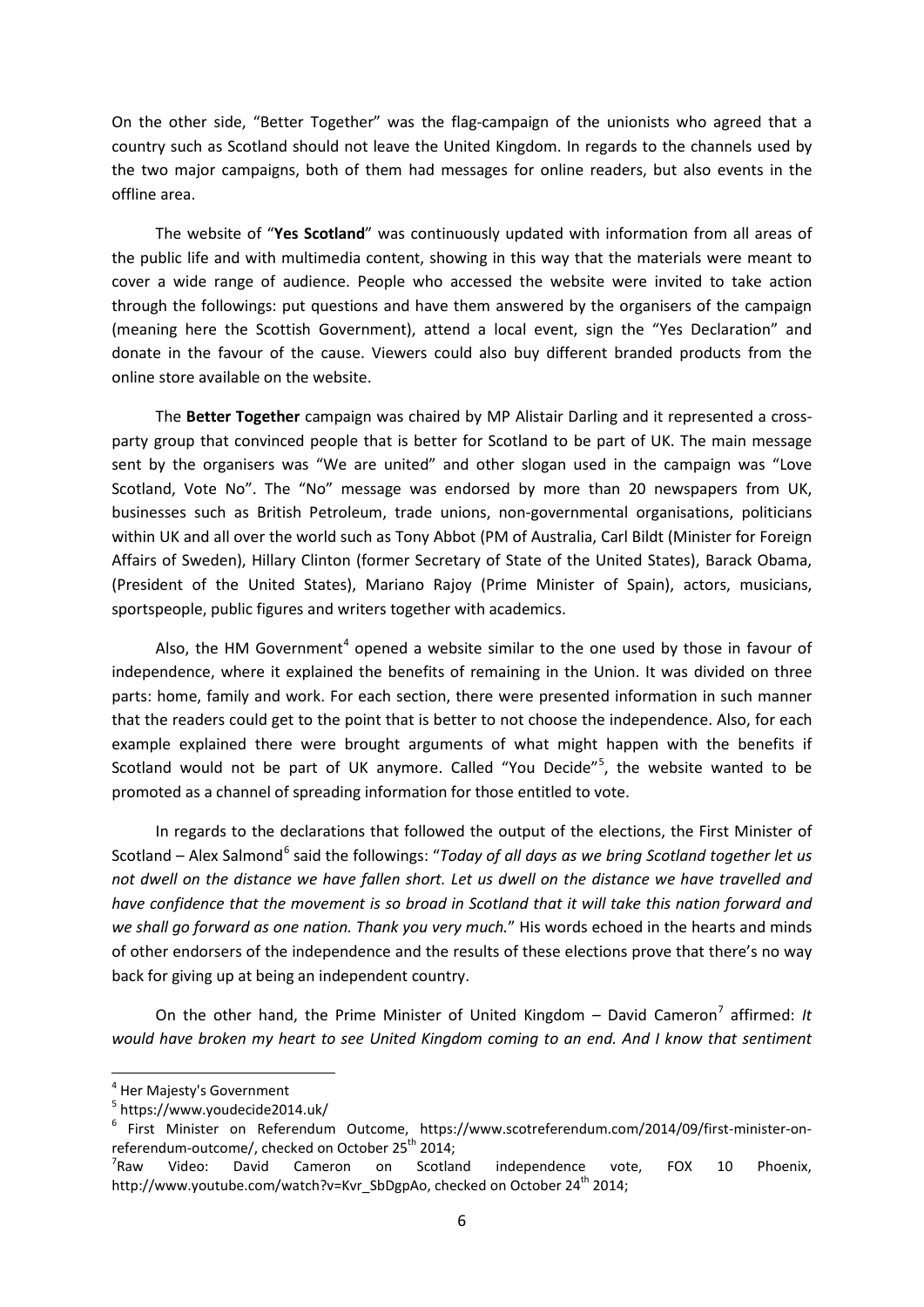*would be shared by shared by people not just across our country, but also around the world, because of what we have achieved together in the past and about we can do together in the future. So, now it is time for our United Kingdom to come together and to move forward. A vital part of that will be a balanced settlement for the people in Scotland and important for everyone in England, Wales and Northern Ireland as well.*"

In conclusion, in the upcoming future the relations between Scottish authorities and UK Government seem to be full of negotiations, as one part will further on promote the fact that Scotland is better out of the Union and the other part will try to convince everybody involved that Scotland is better off in the UK. For the moment, the "Better Together" campaign has won, but "Yes for Scotland" campaign is not going to cry uncle.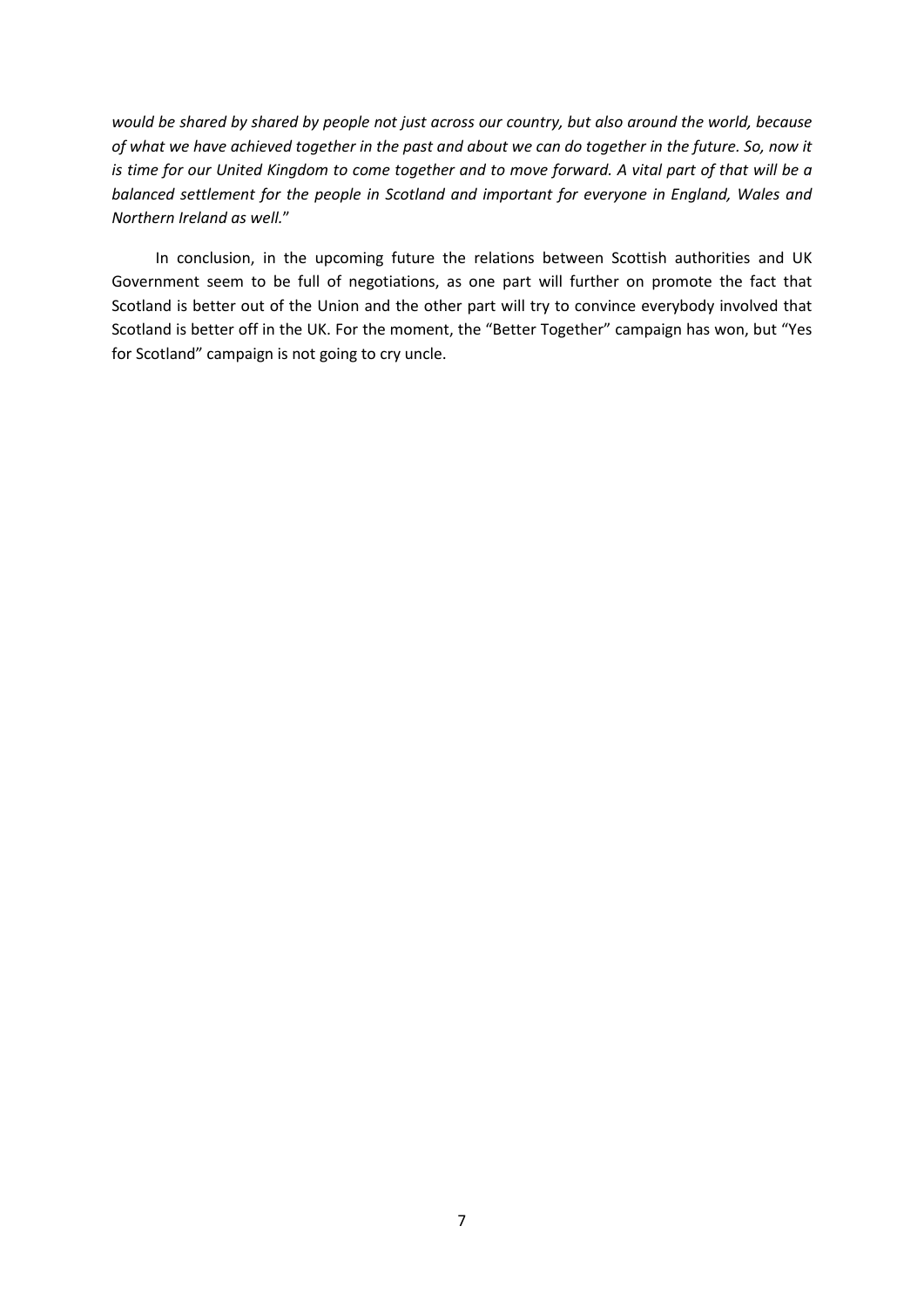## <span id="page-7-0"></span>**ARGUMENTS FOR SCOTLAND TO VOTE "YES" OR "NO" IN THE REFERENDUM**

## <span id="page-7-1"></span>**Reasons to vote YES in referendum:**

- 1. **Taking responsibility by moving all governing powers to Scotland**. Meaning: make Scotland fairer and more democratic country. No more accepting the fate that Westminster choose for Scotland.
- 2. **Get the government Scottish people choose**. The majority Scots voted for different political party, that is in power in the government. If Scotland was independent and have its own government, there wouldn't be nothing more important than Scotland for them.
- **3. No more building nuclear weapon.** Scots are against building nuclear weapon, because it is unethical and morally wrong. Scotland is a supporter of peace, and building mass destruction weapons doesn't suits this policy.
- **4. Securing oil funds in North Sea.** Most of United Kingdoms reserves of oil is located in Scotland. Most of revenue and tax form oil goes to London. If Scotland was independent, whole income would stay in. Scotland could even become one of the wealthiest countries in Europe.
- **5. Scotland has resources an finances to become an independent country.** Even the Unionists believe, that Scotland is ready and has all it takes to be independent.
- **6. Believing in creation of more jobs.** Scotland has possibilities for improving as a leader in energy supply. There are many sources of natural energy, which is not used yet, so this is area to create new jobs. Also, if Scotland becomes independent, institutions like Tax Office would have to be opened. This is another opportunity to create new jobs. That would be beneficial for both economy and citizens.
- **7. Believing in the benefits for Scotland as individual.** Future Scottish government already has plans how to improve healthcare, situation of Pensioners and parents.
- **8. Believing in a more equal wages.** The supporters of independent Scotland believe, that the difference between poor and rich people is too big. Their goal is to equalize as much as possible the wages.
- **9. Believing that Scotland and England have opposite political and social views.** if two countries have different opinions in such important matters, they should go in their own directions and still respect each other. This is opinion of supporters of independent Scotland.
- **10. Understanding that NO might lead to changes for worse.** Staying in United Kingdom means, that the most important decisions would still be made in Westminster. This means, that this decisions not always would be best for Scotland.

### <span id="page-7-2"></span>**Reasons to vote NO in the referendum:**

1. **Believing that England and Scotland are better off together.** United Kingdom with Scotland in it is much more powerful, than it would be as two different countries.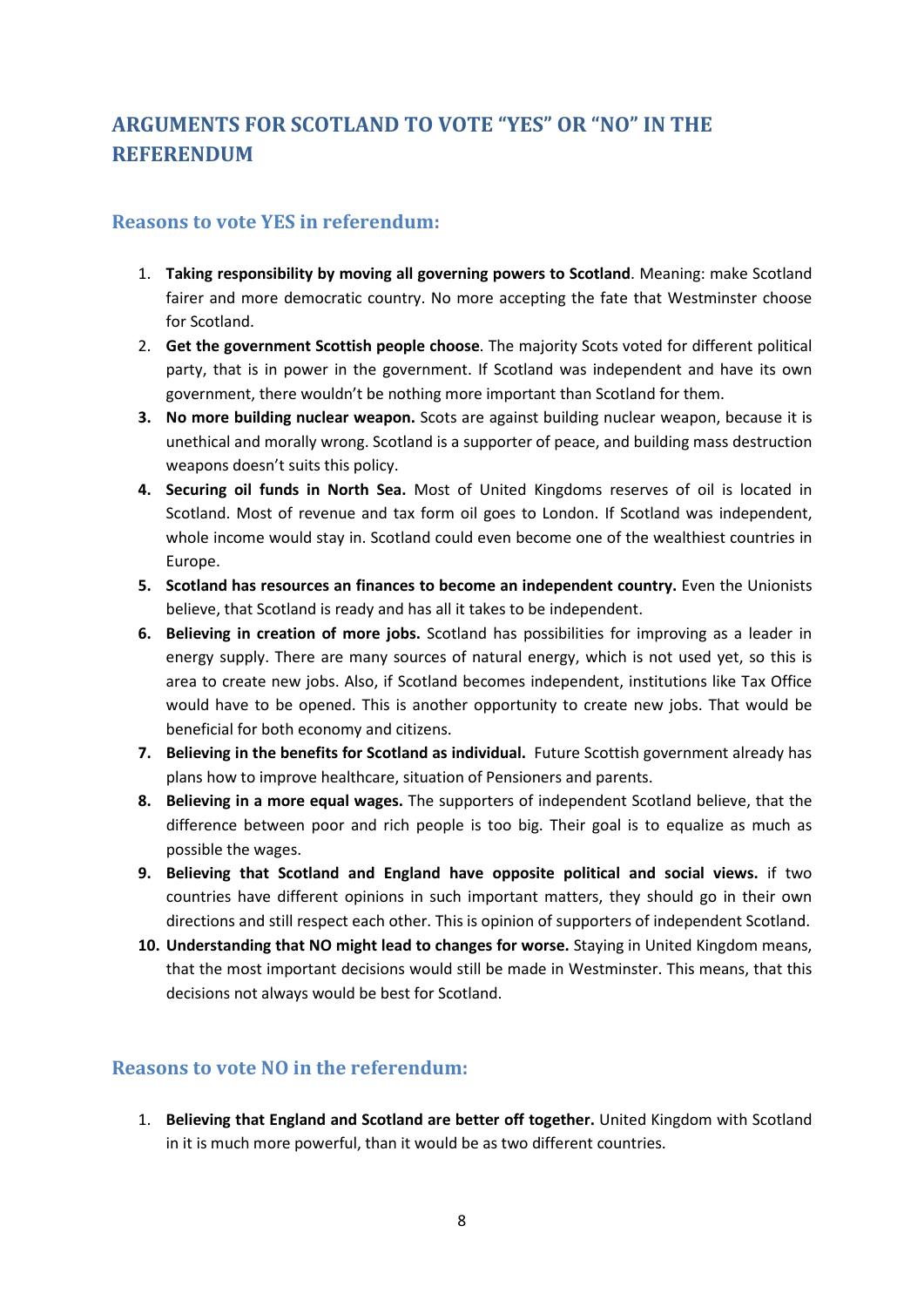- 2. **Unsure about the future after independence**. Many people are afraid of how their life in independent Scotland would look like. They also are afraid of changes, and this might be reason for them to vote NO – being unsure about what would happen after secession.
- 3. **Doubtful about benefits for Scots as individuals**. Basically, the opponents of independent Scotland doubt if the supports would be able to implement their plans.
- 4. **Doubtful about supporting the European Union.** The truth is, UK pays more to the UE than it gets back. This is main reason, why opponents of Scottish independence doesn't want secession – they're afraid Scotland would become too depend to UE. But Europeans Union point of view is different: Scotland as a new country would have to go all the way to become a member of UE. Question is, would they want to be one?
- 5. **Thinking that Scotland cannot make it alone.** The issue in this point is that Scotland has not enough citizens comparing to its surface.
- 6. **Leaving responsibility at Westminster.** Scotland might get more independence from London in future. Maybe the risk of being independent country is too big?
- 7. **Happy with choices of government in Westminster.** In Scotland lives quite big group of people, who think that decisions made in past by London were in their interest, and they don't think that Scottish independence is needed to make the country to function better.
- 8. **Scotland costs more than it generates.** This is an argument of UKs government. It's not convincing, because if Scotland costs so much, why they don't want its independence?
- 9. **Sharing Scottish oil resources benefits whole United Kingdom.** The revenue from oil reserves can be too big to spend for so small country as Scotland, and would be enough for whole United Kingdom.
- 10. **Believing in building nuclear weapon.** Opponents of independence think, that country which possesses a nuclear weapon is safer. It makes country able to protect itself in case of danger.

#### CONCLUSION:

There are many reasons for Scotland to stay in United Kingdom, and to choose independence. In the referendum Scots decided to stay. This means they still believe that United Kingdom is stronger together. Not insignificant is a fact that the British Prime Minister, David Cameron, promised to Scots more independence, if they chose to stay in United Kingdom. That might be the most convincing argument for those, who did not know what to vote for – kind of a compromise.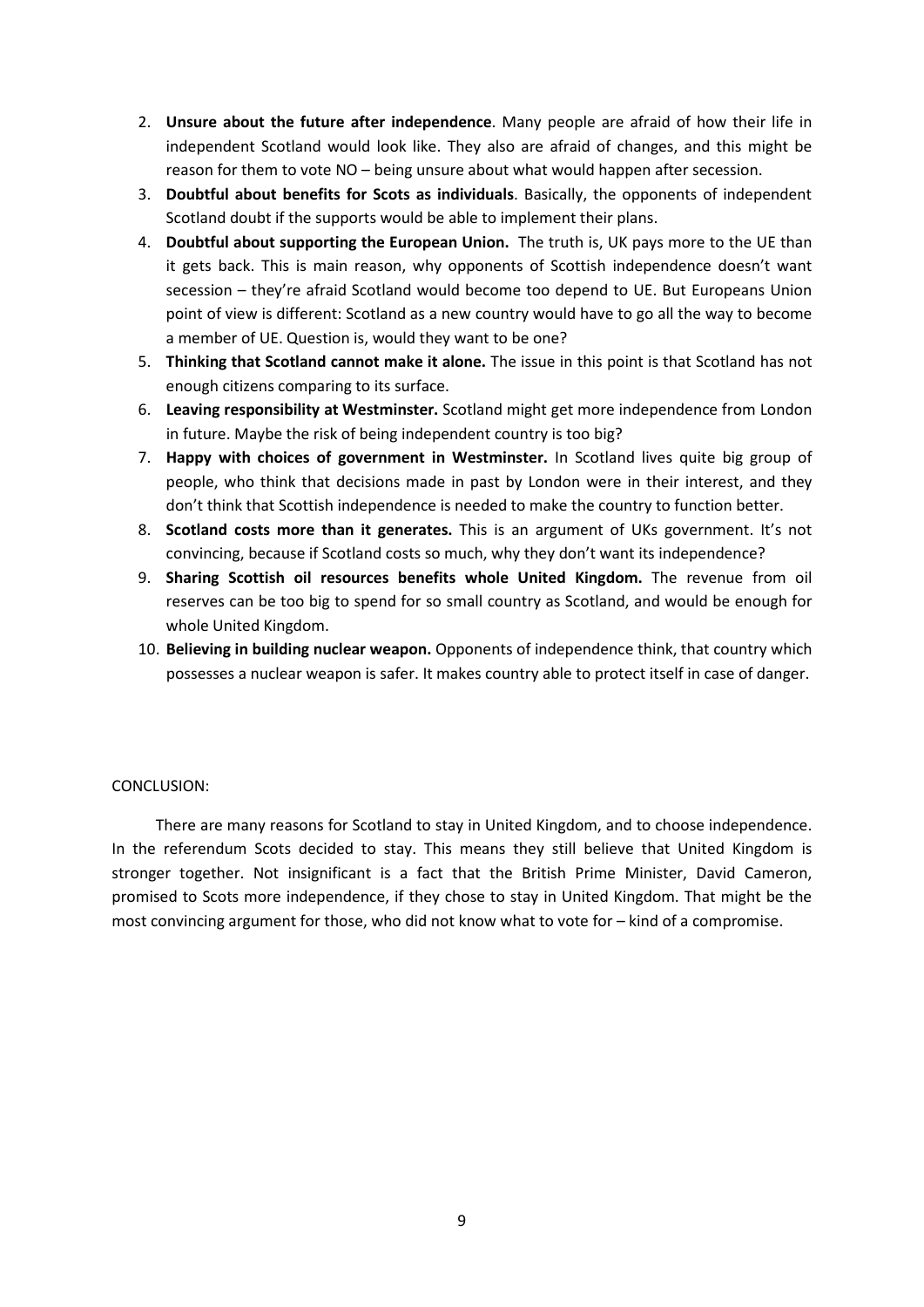## <span id="page-9-0"></span>**Consequences of Scottish independence.**

Taking into account that the Scottish independence wouldn't be effective until March 2016, 17 months from the actual referendum, we would need to consider some ongoing consequences, for Europe, the United Kingdom and Scotland.

## <span id="page-9-1"></span>**Regarding Europe:**

The main consequence for the European Union would be the "domino effect". Scottish independence would give a boost to nationalist areas that exist within the EU; it would set an example of feasibility and could also show what the effects are, for both the remaining country and the new one on its own and out of the EU.

The president of Eurasia Group, Ian Bremmer, expressed in an interview with Business Insider that he does not expect Scotland to vote for independence but if they did this effect would spread out in other European nationalisms: "If this happens, the risk of contagion in Europe is very real."<sup>[8](#page-9-2)</sup>

Scotland leaving the EU:

**.** 

Scotland would have to leave the EU in case they decide to leave the United Kingdom; this means Scotland would no longer be a member of the European Union. They would have to renegotiate their EU membership if it became independent in March 2016.

José Manuel Barroso, President of the European Commission, sent a letter to the House of Lords, in which he warned that "if a territory of a Member State ceases to be part of this, because it has become independent, it would leave the applicable treaties"<sup>[9](#page-9-3)</sup>. It was stipulated by the European Commission in 2004, that a new independent nation "becomes a third country with respect to the  $Union.<sup>n10</sup>$  $Union.<sup>n10</sup>$  $Union.<sup>n10</sup>$ 

If Scotland voted for independence, it would become a third state to the EU, and for re-joining the Union it would have to get a unanimous vote from all the current members. The risk is that countries that are facing problems with nationalism within their territories would probably vote "no" to Scotland's membership.

<span id="page-9-2"></span>**<sup>8</sup>**Si Escocia vota por la independencia, el "efecto contagio" arrasará por Europa, [http://lacartadelabolsa.com/leer/articulo/si\\_escocia\\_vota\\_por\\_la\\_independencia\\_el\\_efecto\\_contagio\\_arrasar](http://lacartadelabolsa.com/leer/articulo/si_escocia_vota_por_la_independencia_el_efecto_contagio_arrasara_por_europa) a por europa

<span id="page-9-3"></span>**<sup>9</sup>**Barroso afirma que una Escocia soberana quedaría fuera de la UE,

[http://www.elperiodico.com/es/noticias/internacional/barroso-afirma-que-una-escocia-soberana-quedaria](http://www.elperiodico.com/es/noticias/internacional/barroso-afirma-que-una-escocia-soberana-quedaria-fuera-2267946)[fuera-2267946](http://www.elperiodico.com/es/noticias/internacional/barroso-afirma-que-una-escocia-soberana-quedaria-fuera-2267946)

<span id="page-9-4"></span>**<sup>10</sup>**Una Escocia independiente saldría de la UE, según Barroso,

[http://internacional.elpais.com/internacional/2012/12/06/actualidad/1354816300\\_973474.html](http://internacional.elpais.com/internacional/2012/12/06/actualidad/1354816300_973474.html)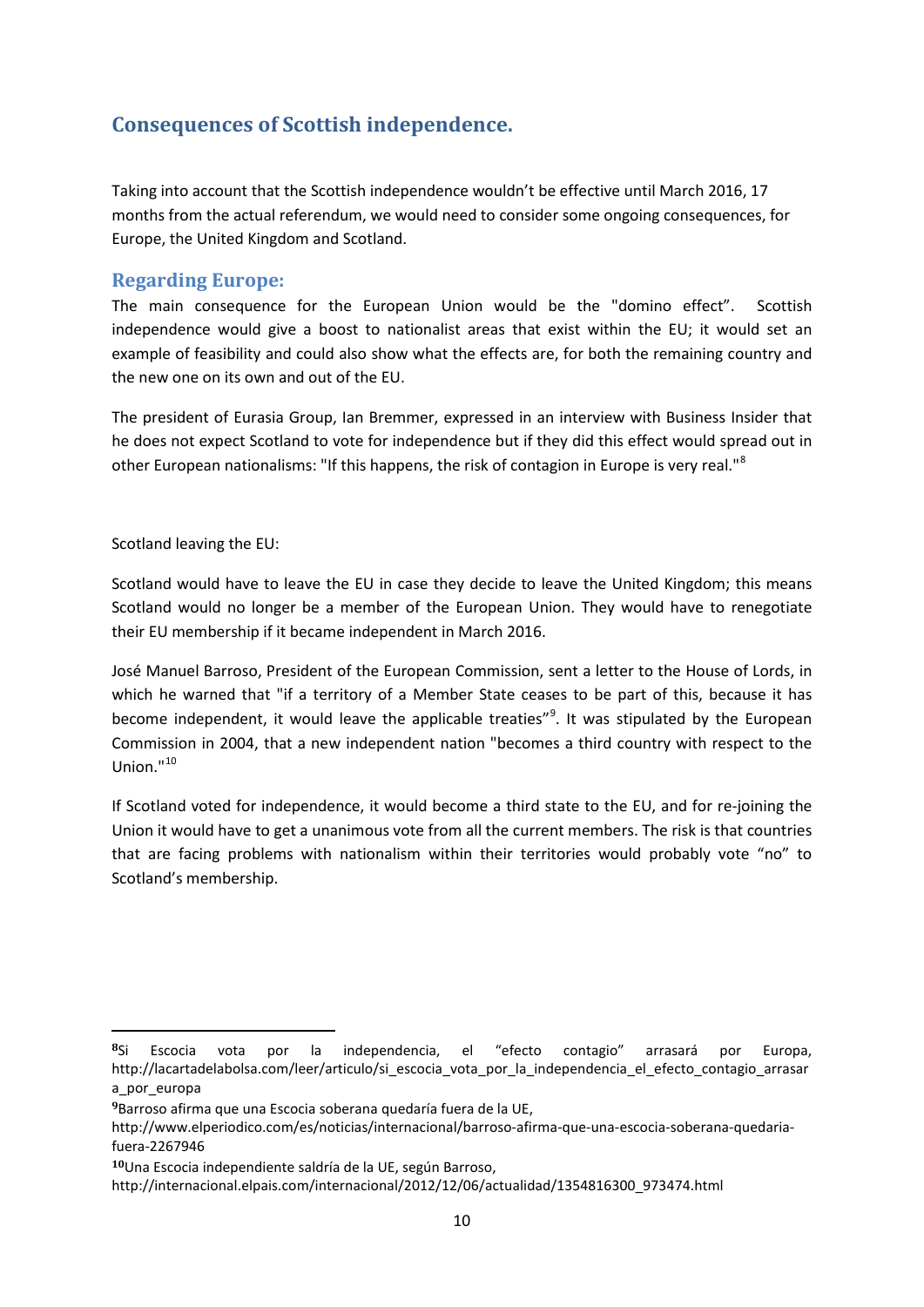Eurasia Group President, Ian Bremmer, said "that would be incredibly difficult, precisely because countries like Spain and Belgium have an incentive to prevent attachment of Scotland given their own situation."<sup>[11](#page-10-1)</sup>

The most immediate consequence would be demographic. Absence from the EU would mean that Scottish citizens would not be allowed to move freely around Europe without a passport or visa etc. Similarly, European citizens would not be able to freely enter Scotland.

As for the economic impact: the economic consequences of leaving the EU would be the most important. The departure of Scotland from the EU would affect the commercial treaties, agreements, laws and tariffs with the EU. "The Royal Bank of Scotland (RBS) and Lloyds have warned that if independence is granted, their headquarters would relocate to London." <sup>[12](#page-10-2)</sup>

It would also affect the foreign investment for new companies that wish to install in Scotland.

## <span id="page-10-0"></span>**Economic Consequences.**

**.** 

First of all, currency. So far the currency used in Scotland is the British Pound, but it stands to reason that if they were to become independent this would change.

Scotland could consider 3 different scenarios,

the first option would be keeping the pound; although it is the most convenient and logical choice, Scotland would lose power over decision-making in areas such as interest rates, inflation or exchange rate. These issues would become only matter of the Bank of England. The Scottish Government would want to reach an agreement with the British Government by which the Bank of Scotland could coordinate with the Bank of England monetary policies. It would be a "monetary union" that would allow the Bank of Scotland to review and participate in decisions that directly affect its interests. The main problem with this plan is that the 3 main parties in Westminster have already said they are opposed to this union. In the case of Scotland deciding to maintain the pound, it would be out of a "monetary union" which could reduce financial security.

The second option would be to join the €, but this solution could not be feasible until Scotland is accepted in the European Union, which would not occur until 2018. If this was the case, Scotland would lose the competitiveness that the British Pound offers.

<span id="page-10-1"></span> $11$ Si Escocia vota por la independencia, el "efecto contagio" arrasará por Europa

[http://lacartadelabolsa.com/imprimir/articulo/si\\_escocia\\_vota\\_por\\_la\\_independencia\\_el\\_efecto\\_contagio\\_ar](http://lacartadelabolsa.com/imprimir/articulo/si_escocia_vota_por_la_independencia_el_efecto_contagio_arrasara_por_europa) [rasara\\_por\\_europa](http://lacartadelabolsa.com/imprimir/articulo/si_escocia_vota_por_la_independencia_el_efecto_contagio_arrasara_por_europa)

<span id="page-10-2"></span><sup>&</sup>lt;sup>12</sup> RBS y Lloyds se trasladarán a Londres si gana la independencia

[http://cincodias.com/cincodias/2014/09/11/mercados/1410420906\\_026949.html](http://cincodias.com/cincodias/2014/09/11/mercados/1410420906_026949.html)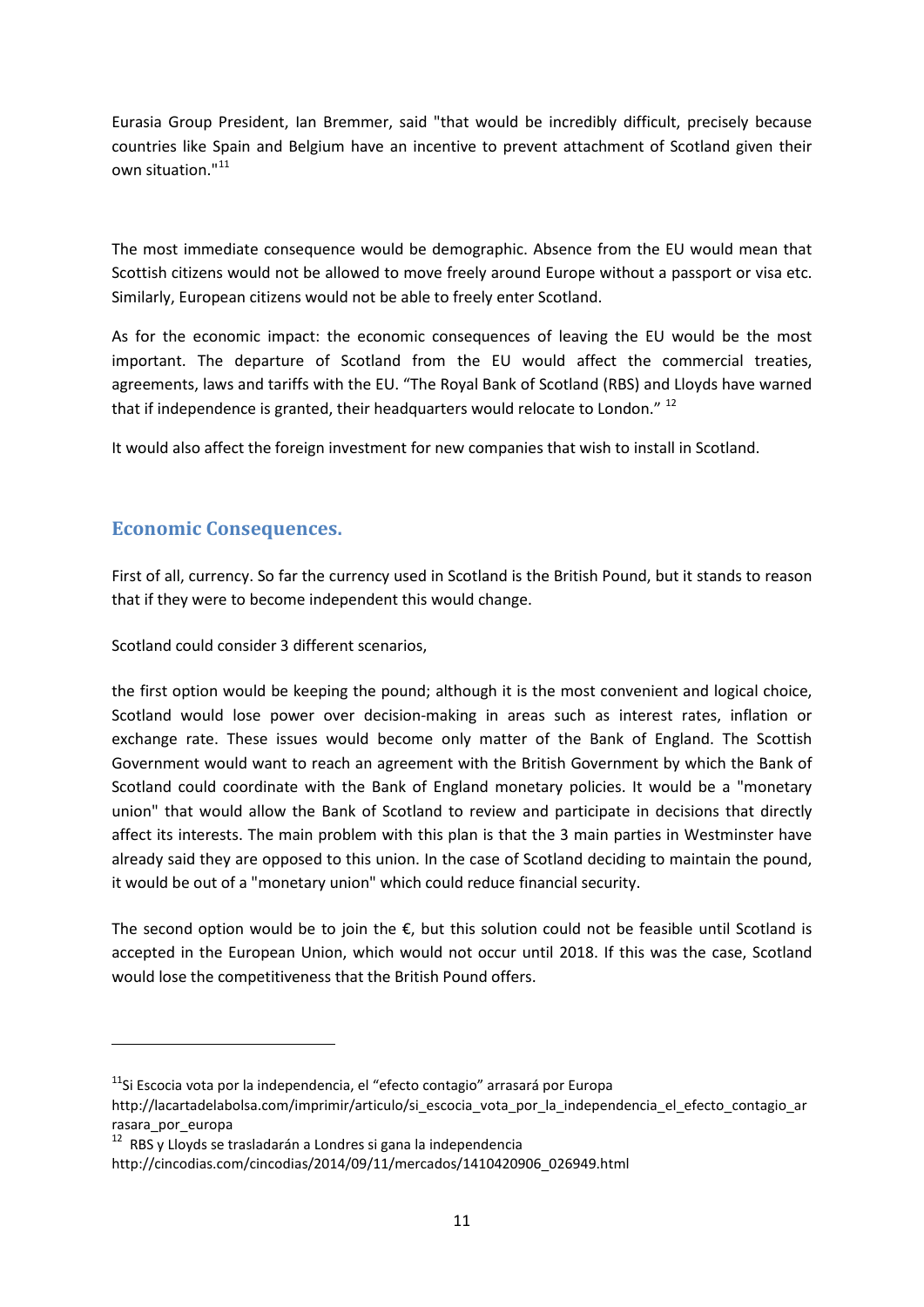Finally, creating its own currency. The disadvantage in this case is that for a long period of time interest would be extremely high until it's credibility is proven. Who is going to suffer the most if this happens? Companies and businesses that would have to pay more in order to protect themselves from exchange rate fluctuations.

Another major economic uncertainty would be the British debt, which is guaranteed by the Treasury in London. If the debt was to be divided in relation to the population, Scotland would get 1/12 of the British national debt.

Scotland would have two options;

to accept the debt. Scotland would start its life as an independent country with a large expensive debt. The interest payable would be higher than one originally paid by England and the Treasury in London would now be both the creditor and debtor. This increase should be compensated somehow by tax increases or cuts in public spending. Also, Scotland should ensure a solid source of income to meet the debt; in this case it would be oil, but relying on a single source is not the smartest thing, considering that it is limited and prices fluctuate easily.

The second option for Scotland would be to ignore the debt. This option would allow the new country to start from scratch, with no debt or deficit. Even though it would be the most practical alternative it would also have some negative consequences. Scotland would give an unstable image causing mistrust of potential investors. This would mean having problems in the future when it comes to funding and would face possible retaliatory measures adopted by the UK.

Another important issue to address about the economic consequences is oil, since 90% of British oil is obtained from the Scottish coast.

In 2012, 67% of the oil and 53% of gas demand in the UK was covered with oil from the British oil fields. Although in recent years the production has declined, the North Sea will generate about 54,000 million pounds of revenue in the next five years. It is a very powerful source of income that causes neither party is planning to waive those sites.

Scotland would claim 90% of the sites maintaining that they are in Scottish territory, but still Scotland would ask the UK for assistance to remove 300 platforms. Likewise Scotland says to tackle price fluctuations creating two funds, one in the short-term for price variants and another to ensure the maintenance of long-term deposits.

The UK also has its own plans for these oil wells, first to maximize the extraction of crude oil, allowing private sector cooperation. In this sense the UK would be more capable than an independent Scotland, to address both investment and market fluctuations.

Since the central government is supporting the Scottish public spending, both taxes and benefits and social support are a relevant point.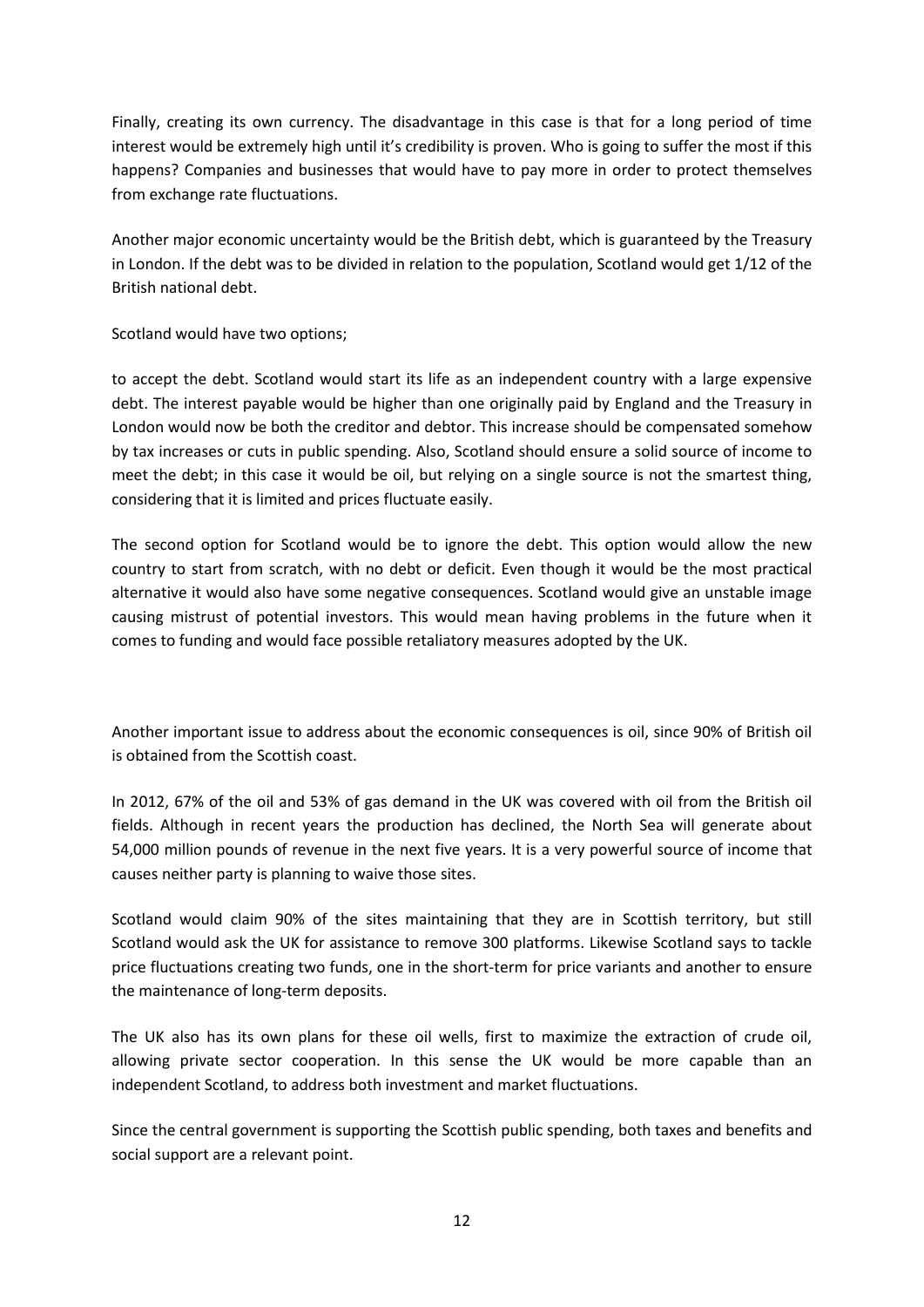Public spending per person in Scotland is higher than the average in the rest of the UK. If separation occurs, Scotland would have to take care of this public spending. In 2016 the new tax policy would be decided with the new Scottish government. Since the UK would not be liable for the tax benefits received we can not predict with certainty what will be the policy of taxes, benefits or social assistance.

## <span id="page-12-0"></span>**Political consequences.**

If Scotland was to be independent it would have several policy implications both for Scotland and for the UK.

Prime Minister, David Cameron, has been one of the major players in the Scottish independence, since it was he who allowed the referendum. This is the reason for doubts about its continuation in government if Scotland had voted "yes". He said he would not resign his post, however, this would not have been prevented if both his party and the opposition had launched a parliamentary censure vote, due to both Labour and Conservative acting under the "British Union" philosophy. Also, the next general elections would be held before Scotland had obtained full independence. Elections can't be postponed by 10 months, therefore Scots would take part in the vote and their elected representatives would have to leave Westminster on the day of independence (March 16, 2016)

One of the most controversial issues is the nuclear fleet. In this case the injured part would be the UK. The Royal Navy nuclear submarines are based in the deep water port of Faslane, West of Glasgow.

Scotland has announced that they want to be a nuclear free country, so in the case of becoming independent, Scotland would require the UK to remove from Scottish waters four nuclear submarines by 2020.

This transfer would be possible since there are several options for changing the location of the submarines. Potential new locations would be Milford Haven in Wales or Plymouth. The problem would lie in close proximity to urban centers that can complicate the transfer of nuclear material. Another alternative could be sharing basis with an allied country, the more likely being the basis of King's Bay, Georgia (USA). Although the options are manifold the transfer would be very expensive and would delay or nullify strategic projects in defense and also take more time than the Scottish parliament has estimated. Therefore the transfer may be effective by year 2028 if there were no mishaps.

Apart from the harbor, the Trident missiles are kept in a separate tank, in Coulport. This tank was created for the sole purpose of storing those missiles in concrete structures, so the tank has very specific characteristics and is equipped especially for storage missiles and warheads.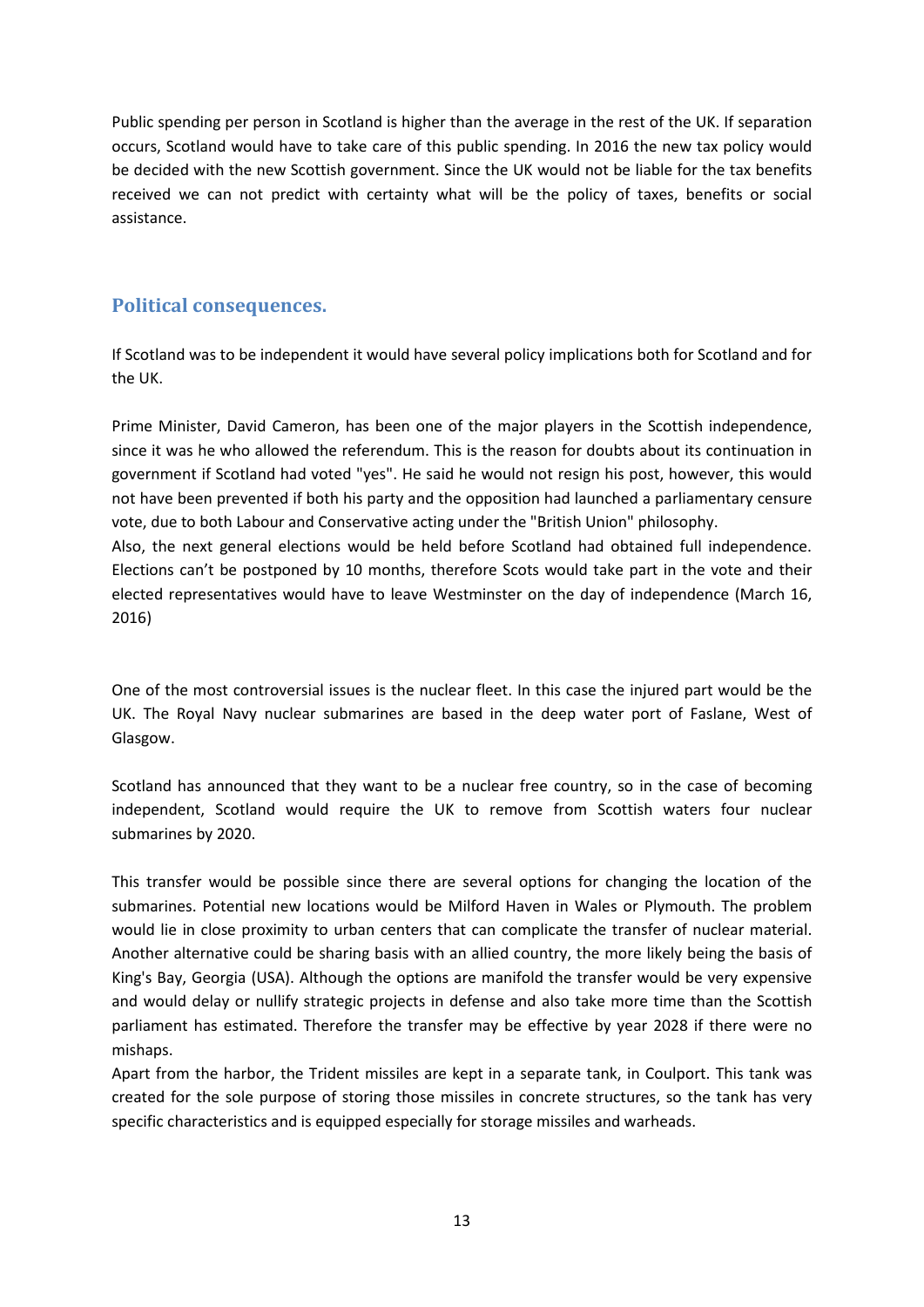In addition to economic and political issues, another aspect must be taken into account; national defense.

The budget for the new Scotland would be  $\epsilon$  2.5 billion and the army would be composed of an air force of 12 Typhoon aircraft, six transports Hercules and a helicopter squadron, with 2,000 troops plus 3,500 soldiers. Currently these soldiers serve in the British army, so the Scottish soldiers would be given the option to join the Scottish army or remain with the British Royal Navy.

Although Scotland wants to remain part of NATO, their stay would not be insured in the event of independence. Scotland should apply for the membership and member states would have to unanimously accept. It is thought that Scotland would struggle to get the unilateral vote, due to their plans to move from its shores the nuclear material currently stored there. Des Browne, former Secretary of State and Defense, says "a vote to leave the United Kingdom is a vote to leave NATO, the defense and security alliance most successful in the world." [13](#page-13-0)

Ultimately Scottish independence would undermine both politically and economically, as well as the defense of the Union. The value of the pound decreased days before the referendum, and it is estimated that British growth would be one percent lower if Scotland left the Union. Also, debt and oil issues are still unsolved, which would mean a loss of revenue for England if Scotland kept the oil and turned down their share of the debt.

For Scotland it would not be easy either since its future would be uncertain and would depend on many factors. Large companies in the oil industry as well as major banks would abandon Scotland to relocate in London; some others would reduce their investment in the new country. Scotland would have to bear the consequences of either accepting or not accepting the debt, which in both cases would be negative and as a result would lead to a big problem with both currency and EU membership.

If everything is favorable for Scotland it could end up becoming an even more powerful country than the UK. *Robert Rowthorn, professor emeritus of economics at the University of Cambridge, thinks Scotland could end up ahead. If they refuse to pay debt and oil revenues stay high, he says, the longterm outlook could be quite good. But the initial transitional period, he predicts, will be tough. "They're spending money on this and that. Where are they going to get it from?" Rowthorn said. "They will just have to tighten their belts for a decade." [14](#page-13-1)*

 $\overline{\phantom{a}}$ 

<span id="page-13-0"></span>**<sup>13</sup>** What Happens if Scotland Votes for Independence?

<http://time.com/3318806/scotland-independence-guide/>

<span id="page-13-1"></span>**<sup>14</sup>** What's the Worst That Could Happen if Scotland Leaves the U.K.?

[http://www.nationaljournal.com/politics/what-s-the-worst-that-could-happen-if-scotland-leaves](http://www.nationaljournal.com/politics/what-s-the-worst-that-could-happen-if-scotland-leaves-the-u-k-20140917)[the-u-k-20140917](http://www.nationaljournal.com/politics/what-s-the-worst-that-could-happen-if-scotland-leaves-the-u-k-20140917)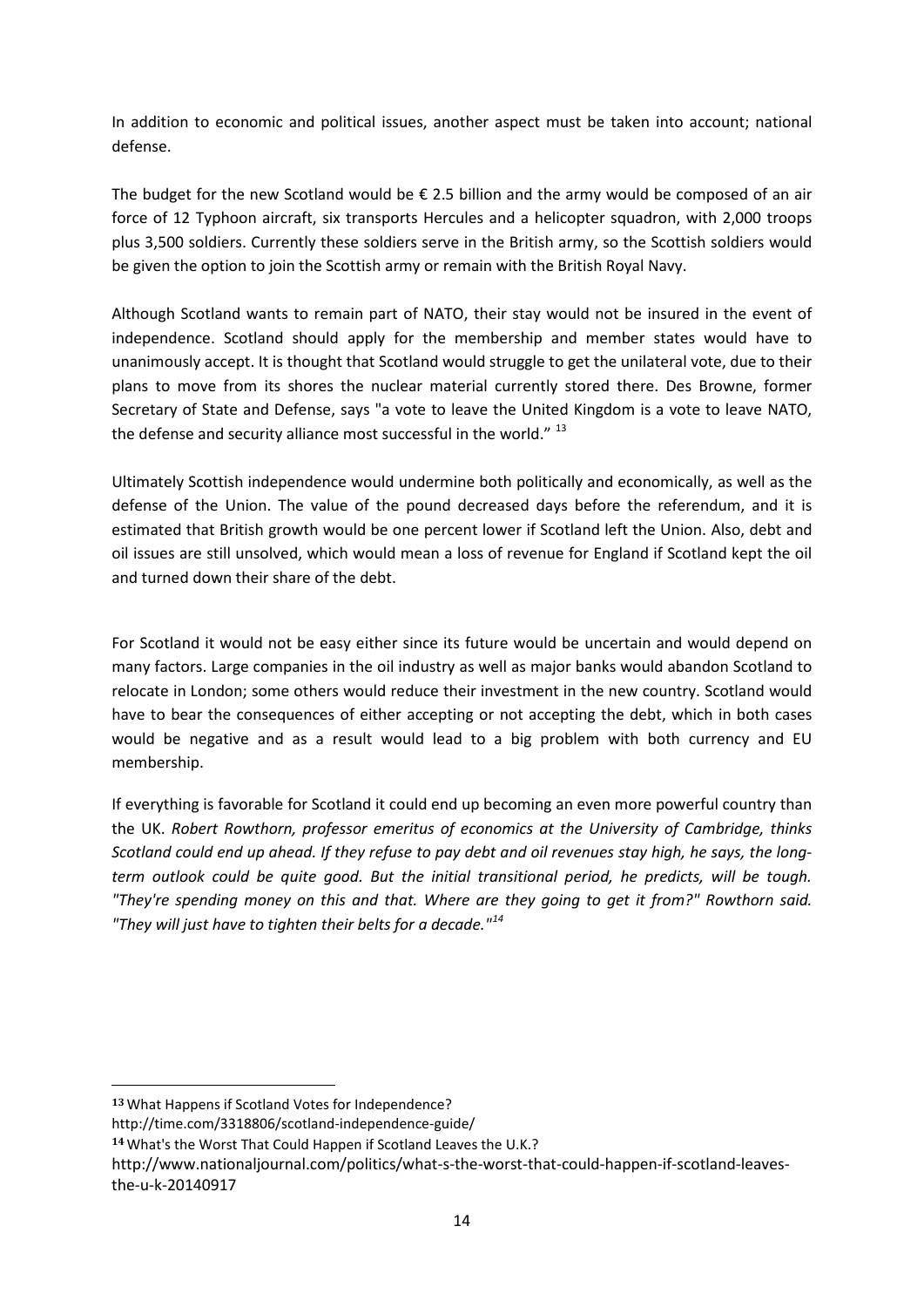#### <span id="page-14-0"></span>**Other minor consequences.**

The queen: Scotland wants to become a free state but want to continue to keep Queen Elizabeth II as the state's queen.

Stated by Salomon on September the  $9<sup>th</sup>$ ; "I want the Queen as head of state, including Queen of Scots in an independent Scotland" but added, "and, of course, one of the things that polls have shown this weekend, apart from a breakthrough campaign for the "yes" is the enthusiasm of the people of Scotland to have Her Majesty the Queen of Scots."[15](#page-14-1)

Furthermore Queen Elizabeth II said:

"You have a very important vote on Thursday. I hope everyone thinks very carefully about the referendum"<sup>[16](#page-14-2)</sup> Implying that she supported the "no" campaign.

Sports: In terms of football nothing would change because Scotland has its own league and Federation. It would change at the Olympic level, whereby the athletes would begin to compete as an independent country.

National Anthem: Currently Scotland uses the "God Save the Queen" anthem but if they became independent they would chose another anthem by ballot.

<span id="page-14-1"></span><sup>&</sup>lt;sup>15</sup> Salmond dice que Isabel II estaría "orgullosa" de ser Reina de Escocia

[http://ecodiario.eleconomista.es/politica/noticias/6064499/09/14/Salmond-dice-que-Isabel-II-estaria](http://ecodiario.eleconomista.es/politica/noticias/6064499/09/14/Salmond-dice-que-Isabel-II-estaria-orgullosa-de-ser-Reina-de-Escocia.html#.Kku86wAPr0f1YNv)[orgullosa-de-ser-Reina-de-Escocia.html#.Kku86wAPr0f1YNv](http://ecodiario.eleconomista.es/politica/noticias/6064499/09/14/Salmond-dice-que-Isabel-II-estaria-orgullosa-de-ser-Reina-de-Escocia.html#.Kku86wAPr0f1YNv)

<span id="page-14-2"></span>[<sup>16</sup>http://www.abc.es/internacional/20140914/abci-queen-england-scotland-201409141854.html](http://www.abc.es/internacional/20140914/abci-queen-england-scotland-201409141854.html)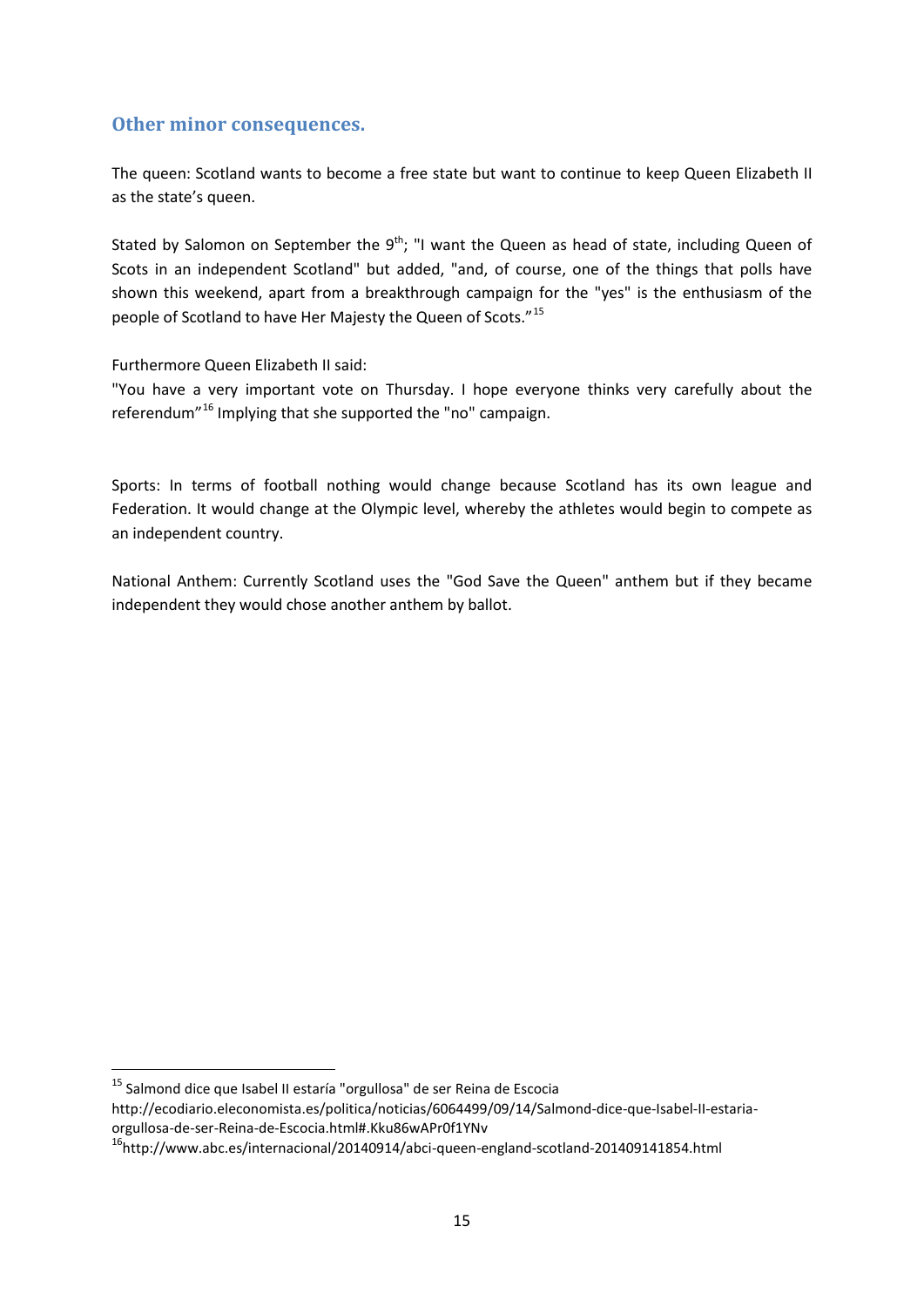## <span id="page-15-0"></span>**Reference sources:**

- History of Scotland
	- − [http://lewebpedagogique.com/.../ecosse-vs-angleterre-les.../](http://lewebpedagogique.com/bsentier/ecosse-vs-angleterre-les-raisons-de-la-colere/)
	- − [http://www.lexpress.fr/.../ecossais-vs-anglais-le-jeu-des...](http://www.lexpress.fr/actualite/monde/europe/ecossais-vs-anglais-le-jeu-des-7-differences_1549343.html)
	- − <http://www.scotland.org/about-scotland/scottish-history/>
- Reasons for Scotland to vote Yes Vs No
	- − www.independentscotland.org
	- − [http://www.stefczyk.info/wiadomosci/raporty-stefczyk-info/szkocja-decyduje-o](http://www.stefczyk.info/wiadomosci/raporty-stefczyk-info/szkocja-decyduje-o-niepodleglosci-nasz-raport,11710714055)[niepodleglosci-nasz-raport,11710714055](http://www.stefczyk.info/wiadomosci/raporty-stefczyk-info/szkocja-decyduje-o-niepodleglosci-nasz-raport,11710714055)
	- − <http://www.tvn24.pl/szkocja-referendum,3913,t>
- Should Scotland be an independent country ?
	- − http://www.legislation.gov.uk/asp/2013/13/pdfs/asp\_20130013\_en.pdf, checked on October 18<sup>th</sup> 2014;
	- https://www.scotreferendum.com/information/, checked on October 22<sup>nd</sup> 2014: http://www.economist.com/blogs/blighty/2014/09/scotlands-referendum, checked on October 20<sup>th</sup> 2014;
	- − Her Majesty's Government
	- − https://www.youdecide2014.uk/
	- − https://www.scotreferendum.com/2014/09/first-minister-on-referendumoutcome/, checked on October 25<sup>th</sup> 2014;
	- − http://www.youtube.com/watch?v=Kvr\_SbDgpAo, checked on October 24<sup>th</sup> 2014;
- Consequences of the Scotland's independence
	- − <http://www.alumnigs.com/>
	- − <http://www.lucidez.pe/noticias/si-hubiera-ganado-el-si-escoces>
	- − [http://www.dailysabah.com/opinion/2014/09/17/the-consequences-of-scottish](http://www.dailysabah.com/opinion/2014/09/17/the-consequences-of-scottish-dependence)[dependence](http://www.dailysabah.com/opinion/2014/09/17/the-consequences-of-scottish-dependence)
	- − [http://www.nationaljournal.com/politics/what-s-the-worst-that-could-happen-if](http://www.nationaljournal.com/politics/what-s-the-worst-that-could-happen-if-scotland-leaves-the-u-k-20140917)[scotland-leaves-the-u-k-20140917](http://www.nationaljournal.com/politics/what-s-the-worst-that-could-happen-if-scotland-leaves-the-u-k-20140917)
	- − <http://time.com/3318806/scotland-independence-guide/>
	- − [http://www.independent.co.uk/news/uk/politics/scotland-independence-vote](http://www.independent.co.uk/news/uk/politics/scotland-independence-vote-everything-you-ever-wanted-to-know-about-life-after-this-weeks-result-9731654.html)[everything-you-ever-wanted-to-know-about-life-after-this-weeks-result-](http://www.independent.co.uk/news/uk/politics/scotland-independence-vote-everything-you-ever-wanted-to-know-about-life-after-this-weeks-result-9731654.html)[9731654.html](http://www.independent.co.uk/news/uk/politics/scotland-independence-vote-everything-you-ever-wanted-to-know-about-life-after-this-weeks-result-9731654.html)
	- − <http://carnegieeurope.eu/strategiceurope/?fa=54458>
	- − [http://www.abc.es/internacional/20140912/abci-sacar-flota-nuclear-escocia-](http://www.abc.es/internacional/20140912/abci-sacar-flota-nuclear-escocia-201409112040.html)[201409112040.html](http://www.abc.es/internacional/20140912/abci-sacar-flota-nuclear-escocia-201409112040.html)
	- − [http://www.fundspeople.com/noticias/consecuencias-de-la-independencia-de](http://www.fundspeople.com/noticias/consecuencias-de-la-independencia-de-escocia-analisis-en-profundidad-de-las-implicaciones-para-la-economia-y-los-mercados-151678)[escocia-analisis-en-profundidad-de-las-implicaciones-para-la-economia-y-los](http://www.fundspeople.com/noticias/consecuencias-de-la-independencia-de-escocia-analisis-en-profundidad-de-las-implicaciones-para-la-economia-y-los-mercados-151678)[mercados-151678](http://www.fundspeople.com/noticias/consecuencias-de-la-independencia-de-escocia-analisis-en-profundidad-de-las-implicaciones-para-la-economia-y-los-mercados-151678)
	- − [http://www.elconfidencial.com/mundo/2014-09-16/el-mundo-empresarial-escoces](http://www.elconfidencial.com/mundo/2014-09-16/el-mundo-empresarial-escoces-dividido-sobre-las-consecuencias-de-la-independencia_197410/)[dividido-sobre-las-consecuencias-de-la-independencia\\_197410/](http://www.elconfidencial.com/mundo/2014-09-16/el-mundo-empresarial-escoces-dividido-sobre-las-consecuencias-de-la-independencia_197410/)
	- − [http://www.elconfidencial.com/mundo/2014-09-16/escocia-y-la-crucial-papeleta](http://www.elconfidencial.com/mundo/2014-09-16/escocia-y-la-crucial-papeleta-del-oro-negro_196741/)[del-oro-negro\\_196741/](http://www.elconfidencial.com/mundo/2014-09-16/escocia-y-la-crucial-papeleta-del-oro-negro_196741/)
	- − [http://www.portafolio.co/internacional/consecuencias-independencia-escocia](http://www.portafolio.co/internacional/consecuencias-independencia-escocia-septiembre-2014)[septiembre-2014](http://www.portafolio.co/internacional/consecuencias-independencia-escocia-septiembre-2014)
	- − [http://elpais.com/elpais/2013/11/19/opinion/1384866108\\_814238.html](http://elpais.com/elpais/2013/11/19/opinion/1384866108_814238.html)
	- − [http://cincodias.com/cincodias/2014/09/17/mercados/1410975980\\_165827.html](http://cincodias.com/cincodias/2014/09/17/mercados/1410975980_165827.html)
	- − [http://cincodias.com/cincodias/2014/09/11/mercados/1410420906\\_026949.html](http://cincodias.com/cincodias/2014/09/11/mercados/1410420906_026949.html)